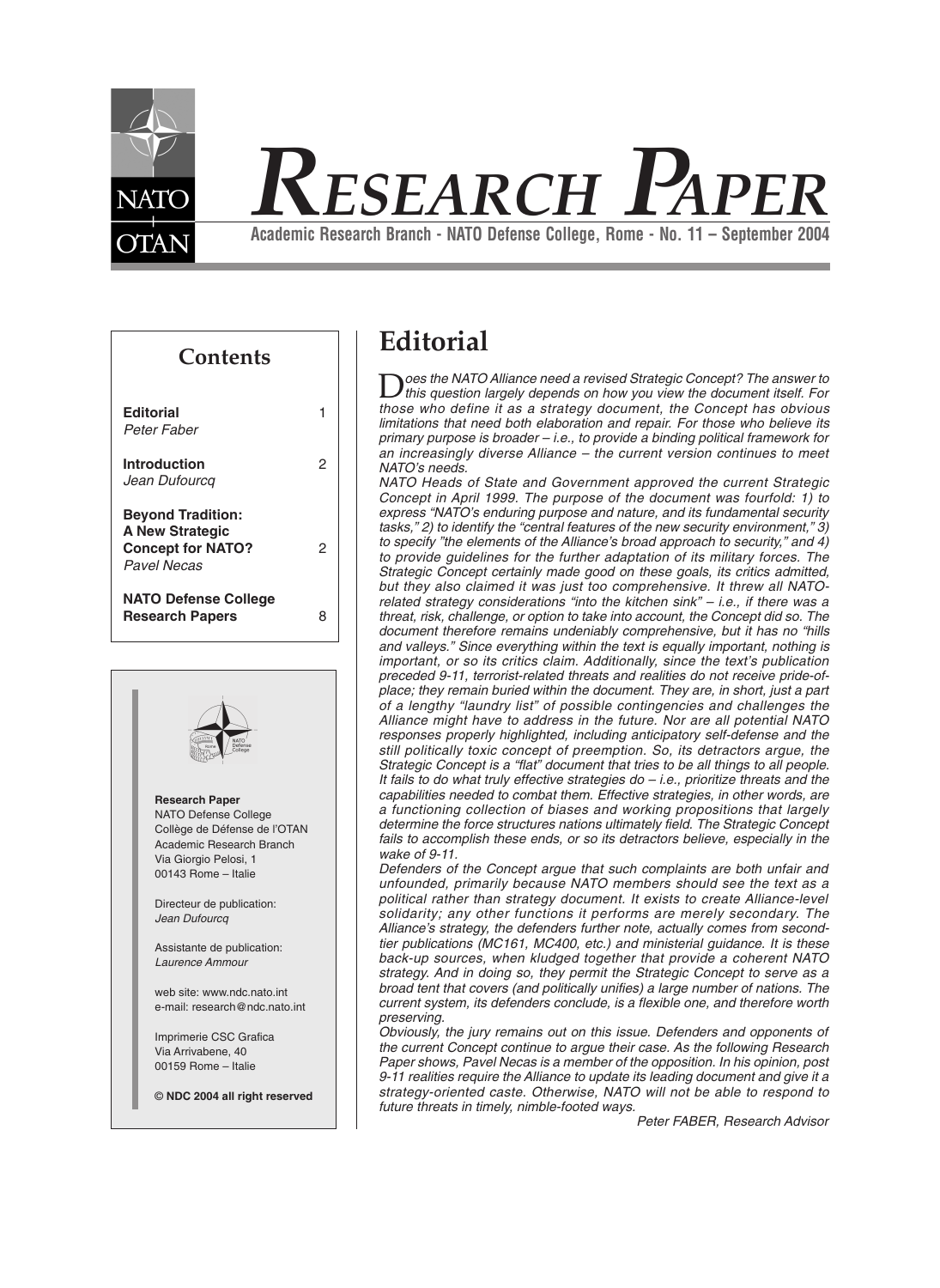**Introduction**

**OTAN** 



# **Jean DUFOURCQ**<sup>1</sup>

**T** highly recoming<br>Pavel Necas. highly recommend this research work by Colonel

This Slovakian researcher provides us with a valuable insight into why the Atlantic Alliance should continue to give serious thought to its future. Even if this is what it has been doing on a regular basis since the end of the cold war (the Rome Summit at the end of 1991 and then the 50<sup>th</sup> Anniversary Summit in Spring 1999), and notwithstanding the adaptation of its Strategic Concept to meet the new global challenges, the Alliance may very well need to change its methods.

As the pace of strategic change continues to accelerate, the major Western players are upgrading their strategies (the US National Security Strategy in September 2002 and the European Security Strategy in December 2003). We, too, probably have to brace for a similar effort in the not too distant future, and Colonel Necas' research work, which updates the 1999 concept by incorporating current thinking, is the first step in this direction.

But is it not time to change our way of thinking?

For instance, does the Atlantic Alliance, which is a strategic alliance between North America and continental Europe, still warrant a military organization such as NATO? Does it not need something else, a sort of "super European-American Commission" to manage American and European interests and responsibilities wherever they converge?

Has the Alliance now reached its final outer limits following its most recent enlargement and current membership of 26 countries? Should we not be thinking differently, for example, in terms of other members (e.g. Mexico and Ukraine)? Or what about more creative formulae, such as cloning the Atlantic Alliance South-east of Europe, which would enable its major strategic players, like Russia, Turkey, and Iran, to bring stability and security to the Caucasus, or South of Europe with Egypt and a Union of the Maghreb countries which would have the same effect on North Africa … and something similar in Central America … What about an alliance network with a common strategic superstructure?

Rethinking the Alliance does not just involve thinking about the constant transformation of its military organization but also entails envisaging changes to our political structures.

# **Beyond Tradition: A New Strategic Concept for NATO?**<sup>2</sup>

**Pavel NECAS**<sup>3</sup>

Despite the widespread expectations of a decade<br>ago, the world has not become a more rational,<br>more ago, the world has not become a more rational, moral or even safer place. As a result, NATO must now respond to a broader spectrum of risks and threats than it did before. It needs residual capabilities to carry out Article 5 missions for collective defense, but it also requires expanded expeditionary capabilities to carry out non-Article 5 missions outside of member-state zones.

In theory, the Alliance's *Strategic Concept* of 1999 should provide a workable roadmap for what these

<sup>&</sup>lt;sup>1</sup> Chief Academic Research Branch, NATO Defense College, Rome.

<sup>&</sup>lt;sup>2</sup> The views expressed in this publication are those of the author and do not necessarily reflect the opinions of the NATO Defense College or the North Atlantic Treaty Organization. Les opinions exprimées dans cette publication sont celles de l'auteur et ne peuvent être attribuées au Collège de Défense de l'OTAN ou à l'Organisation du Traité de l'Atlantique Nord.

<sup>&</sup>lt;sup>3</sup> Colonel Pavel Necas (Slovakian Air Force) was a Partnership for Peace (PfP) Research Fellow at the NATO Defense College from February to June 2004.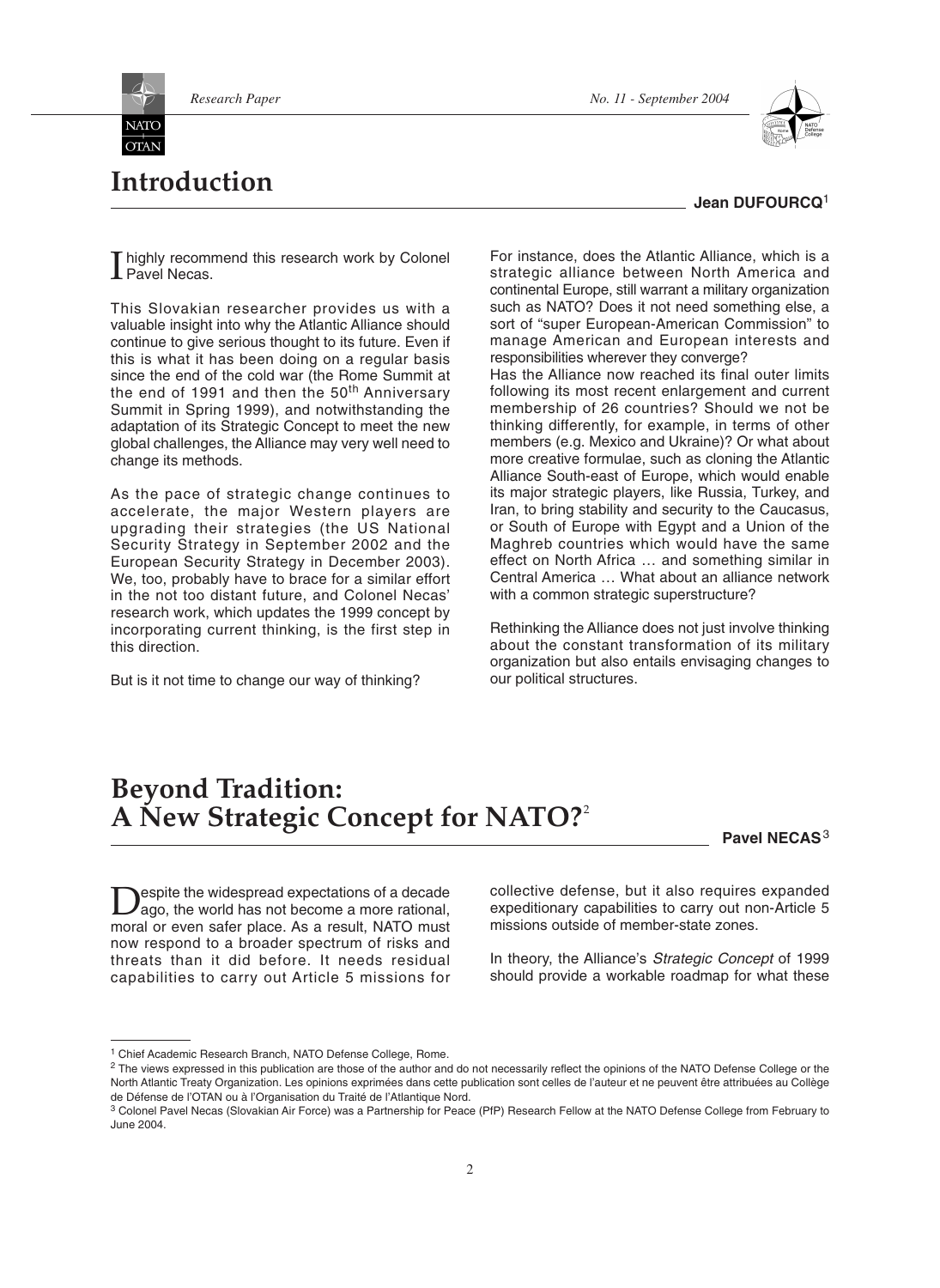

specific capabilities should be, and what particular threats and risks they most likely will have to deal with. Unfortunately, this pre-9-11 document does not provide a genuine threat and risks assessment, and therefore does not provide an adequately prioritized roadmap for expected NATO missions and objectives, and the possible ways of militarily meeting them. In other words, it is a highly generic document; it drifts too far away from discussions of "hard" military power towards largely political discussions of "soft" power. Now this tendency is either good or bad, depending on what you believe the ultimate purpose of the document should be. The argument here is that the *Strategic Concept* should be a document that better balances its military role with its political role; that it should be specifically strategy-centered; and that it should spell out ways to streamline and improve NATO capabilities, both political and military. Without having this void-filling guidance readily available in the *Concept*, NATO members will not transform themselves sufficiently; they will just not be responsive enough to deal effectively, as an Alliance, with a growing number of post-9-11 asymmetric threats.

An improved *Strategic Concept* can obviously take many forms. *This Research Paper argues that, at a minimum, it should reflect four contextual changes in how NATO approaches collective defense and three adjustments to actual Alliance strategy.* By taking these steps, NATO members will stop and partially reverse a decade-long evolution away from being a military alliance to being a political body that has concentrated on pacifying Eastern and Central Europe, primarily through dialogue and democratization. This latter project has certainly been a good thing, but the Alliance now needs a rebalanced *Strategic Concept* to deal better with unexpected attacks, in unexpected forms, from unexpected sources, and to significantly improve NATO's offensive military capabilities for out-of-area operations.

# *Contextual Change No.1: Formalized NATO-EU Cooperation*

Today's military operations in Bosnia, Kosovo, and Macedonia are not strictly NATO or EU-led, but include members of both organizations and partner nations. The operations are therefore, at least to a partial degree, ad hoc coalitions of the willing. Such coalitions have obvious benefits, including flexibility, but they also have negatives, including needless duplication of effort. NATO and the EU have made good overall progress in dealing with these types of problems, including the formal sharing of capabilities and planning functions. More needs to be done, however. NATO should add a *European Security Committee* to its organizational structure.

This formal link would permit NATO-EU members and their partners to discuss, decide, and act upon transatlantic security issues more effectively. (As a matter of fact, this innovation would merely institutionalize what is already being done informally.) However, the discussants could also recuse themselves from grappling with particular issues if they felt it was politically necessary. Such an arrangement would thus permit closer NAT-EU cooperation, particularly in shaping and supporting each other's strategic visions, while also preserving everyone's freedom of action.

# *Contextual Change No.2: A European-Level Approach to Defense Force Structures*

If formal and expanded NATO-EU cooperation is a necessary starting point for a revised NATO *Strategic Concept*, so is *a common European-level approach to defense force structures.*

Reforms in this area already include establishing professional, all-volunteer militaries; the increased out-sourcing of non-military activities; and the possible disbanding of military unions. These reforms, however, only represent half steps towards the ultimate question – Will there ever exist a Composite European Army? Some say "never," given the national sovereignty issues involved, and some say "without a doubt." The latter cite the incremental steps that have either occurred or are presently underway, including the European Air Group (which includes the United Kingdom, France, Germany, Italy, Spain, Belgium and others), a Czech-Slovak-Polish multinational brigade, which is fully operational and has a headquarters located in Slovakia, and a possible joint training school for Tiger helicopter pilots.<sup>4</sup>

The next logical step after such functional clustering would be to replace several national armies with

<sup>4</sup> See Daniel Bastien and Klause Becher, "Transforming NATO Forces: Spending More Wisely," in *Transforming NATO Force from European Perspectives*, eds. C. Richard Nelson and Jason S. Purcell, (The Atlantic Council of the United States, 2003), p. 56.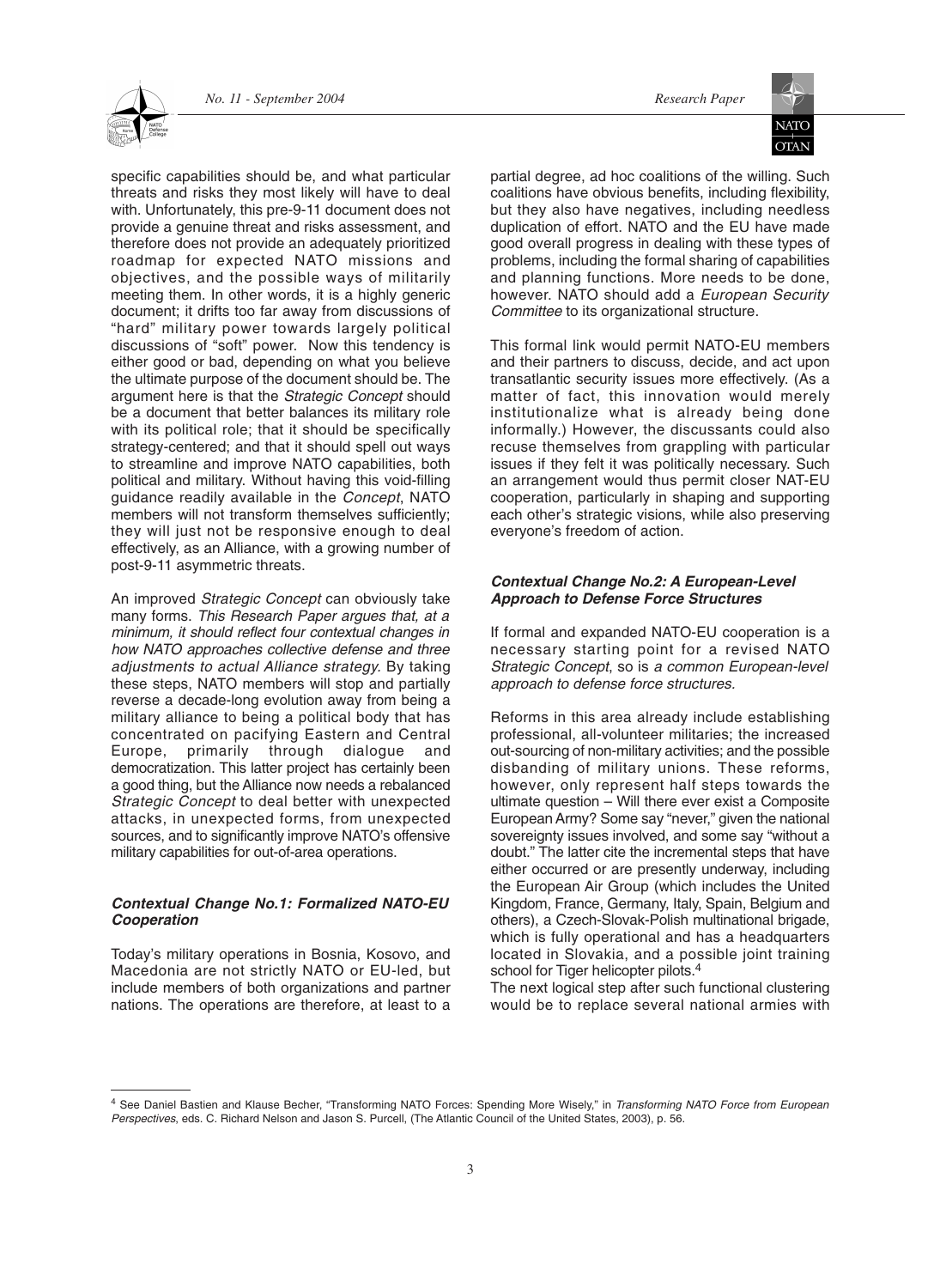**OTAN** 



pan-European military capabilities, and finally to field a European Army as a key pillar of the North Atlantic Treaty.5

Again, the political costs of this type of contextual change may seem exorbitant, but the financial and operational costs of not pursuing it may be even worse.

# *Contextual Change No.3: Adequately Funded Alliance Transformation*

The political will in Europe to increase post-9-11 defense spending simply is not there.

Most European countries continue to spend under 2% of their GDP on defense, which has led to major capabilities shortfalls over time. To begin rectifying this state of affairs, NATO members need to do three things.

First, *they need to develop a well-defined and commonly understood end-state for Alliance transformation.* Without this particular vision, nations may be tempted to cut antiquated force structures without redirecting resources into needed transformational capabilities.

Second, *they should understand the true costs of transformation*. The savings from cutting in-place forces will not be enough to pay for new (and needed) capabilities. These costs should therefore be identified and articulated up front, thus allowing national governments to plan for them in budgetary terms and to manage their political consequences more effectively.

Finally, *transformation requires the willing acceptance of risk* on a number of fronts. These risks should be defined, articulated and accepted from the beginning, including the drawing down of large land armies that are no longer required for national territorial defense.

# *Contextual Change No.4: Modify NATO Decision-Making Processes*

Finally, if NATO is to develop a *Strategic Concept* that provides substantive strategy-centered guidance, it needs to reflect a final contextual change – i.e., the Alliance needs to modify its decision-making processes so that they will help minimize the political impasses or outright paralysis brought about by increased member numbers.

Basically, deliberately awkward decision-making that willingly sacrifices timeliness for comprehensiveness is not necessarily an advantage now. In a world of asymmetric intra-state conflicts, quick decisions and actions have become key political and military requirements, especially against terrorists and other fluid, rapid, and flexible sub-state actors.

Therefore, a judicious balance needs to be found within NATO between the desire for efficient military action in response to common threats and the need to ensure that all allied members have a chance to exercise consensus. Needed variants to current NATO decision-making could include the following.

- The "Threatened Ally" Rule, whereby any member nation (or combination of nations) has the right to request the preparation of operational planning options – without prior NAC political guidance and direction – if it sees a threat to its territorial integrity, political independence, or security.
- The "SACEUR Discretion" Rule, whereby the NAC delegates broad discretionary authority to SACEUR to prepare and update, as necessary, contingency operational plans for a broad range of possible NATO military missions.
- The "Coalitions within NATO" Rule, which would require unanimous approval for a "Committee of Contributors," chaired by the Secretary General, to carry out operations on behalf of the Alliance as a whole.
- The "Voting System" Rule, whereby the NAC might break an impasse by authorizing a weighted voting process similar to the EU's Qualified Majority Vote System (which currently applies only to non-military decision-making).
- And the "Membership Suspension" Rule, whereby members who violate common Alliance values and principles could be suspended, either temporarily or permanently, from the Alliance.

In closing this section, it is important to restate the obvious — context matters. A genuinely utilitarian *Strategic Concept* should both embody and reflect

<sup>5</sup> See Robert Mroziewicz, "Enlargement and the Capabilities Gap," in *Transforming NATO Forces*, p. 89.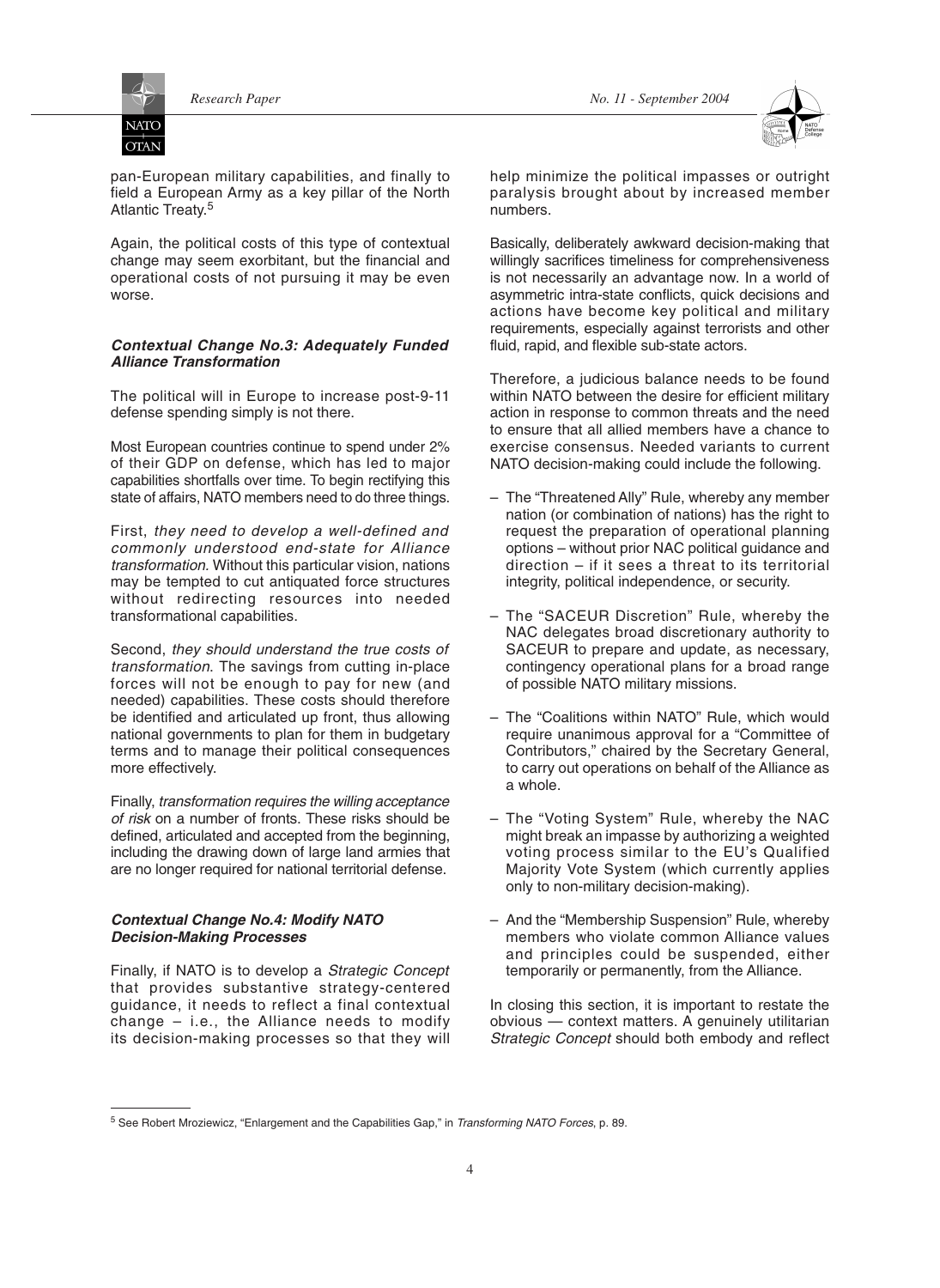

an improved context, at least in the above four areas. With these contextual changes and improvements properly in place, the *Concept* might then include the following three adjustments to Alliance strategy, at a minimum.

#### *Strategy Adjustment No.1: Adopt Preemption as a Possible NATO Option*

There are four necessary components to winning the fight against terrorism and other asymmetric risks: leadership, persistence, focus and lethality.<sup>6</sup> However, these needed attributes for success require tools – as many tools as possible, including military preemption. The concept of preemption has obvious advantages – it helps define threats, thresholds, and boundaries; it provides strategic focus; it potentially changes strategic mindsets; and it can coordinate differing approaches under one galvanized will, among many other things. But to embrace preemption as a possible security option for NATO, member nations will have to ensure 1) it is legally and morally defensible, 2) it has clear objectives, 3) it has a high probability of success, and 4) it is proportional. Most importantly, though, preemption must be part of a larger, more comprehensive strategy that includes all the elements of national and international power. It must support political, financial, information, legal, and law enforcement activities. It should not be an option of first resort or of last resort, but should be used according to well-defined thresholds and criteria.

Meeting all the conditions for preemptive action will therefore be difficult for the Alliance; the risk of acting against a direct and imminent threat should always outweigh the risk of doing nothing.

However, in the case of terrorist groups willing to use WMD, preemption may be the only option available for Alliance members, and therefore should be a highlighted element in a revised *Strategic Concept*.

# *Strategy Adjustment No.2: Refine the NATO Response Force (NRF) Concept*

Preemption, prevention, active self-defense, *et* al, will require a wide range of military capabilities if they are to succeed, including a far-reaching NRF.

A revised *Strategic Concept* should highlight the following points vis-à-vis the NATO Response Force.

- The overarching goal of the NRF is to provide the common intelligence, targeting, planning, and command and control capabilities that currently distinguish U.S. military capabilities from European capabilities.
- The NRF should be used for shows of force, noncombatant evacuation operations, humanitarian relief/disaster relief functions, initial or even forced entry operations, stand-alone offensive or defensive joint operations, and perhaps "new" missions like theater missile defense, consequence management, and preemption.
- NATO members need to develop niche capabilities to contribute to the NRF. Acquiring these capabilities will be easier for those countries that are building their militaries from the ground up than for those who are trying to adapt inherited Warsaw Pact force structures.
- If the NRF is to succeed, it will require international-level training support (especially for counter-terrorism operations), new multinational formations, an Alliance-level planning system, and a new system of NATO-level financing.

The answer to "will the NRF work?" is a resounding "maybe." Many look to the Response Force as a last chance for NATO to transform itself into the relevant organization that keeps both sides of the Atlantic interested in the Alliance. Its success or failure will be determined by the nations that ultimately provide not only the funding for such a force, but also the personnel needed to make the NRF a reality. The *Strategic Concept* should reflect the above realities.

# *Strategy Adjustment No.3: Adopt Combination Warfare as a Formal NATO Strategy*

Finally, there is the question of a formal strategy for NATO itself. There are those who believe that any strategy would be an unneeded encumbrance; it would deprive Alliance leaders of the necessary "wiggle room" they need to improvise their way through assorted crises.

This unfortunately is "old think." It refuses to account

<sup>6</sup> See Anthony H. Cordesman and Arleigh A. Burke, "Defending America, Redefining the Conceptual Borders of Homeland Defense"*, Center for Strategic and International Studies*, 19 September 2001.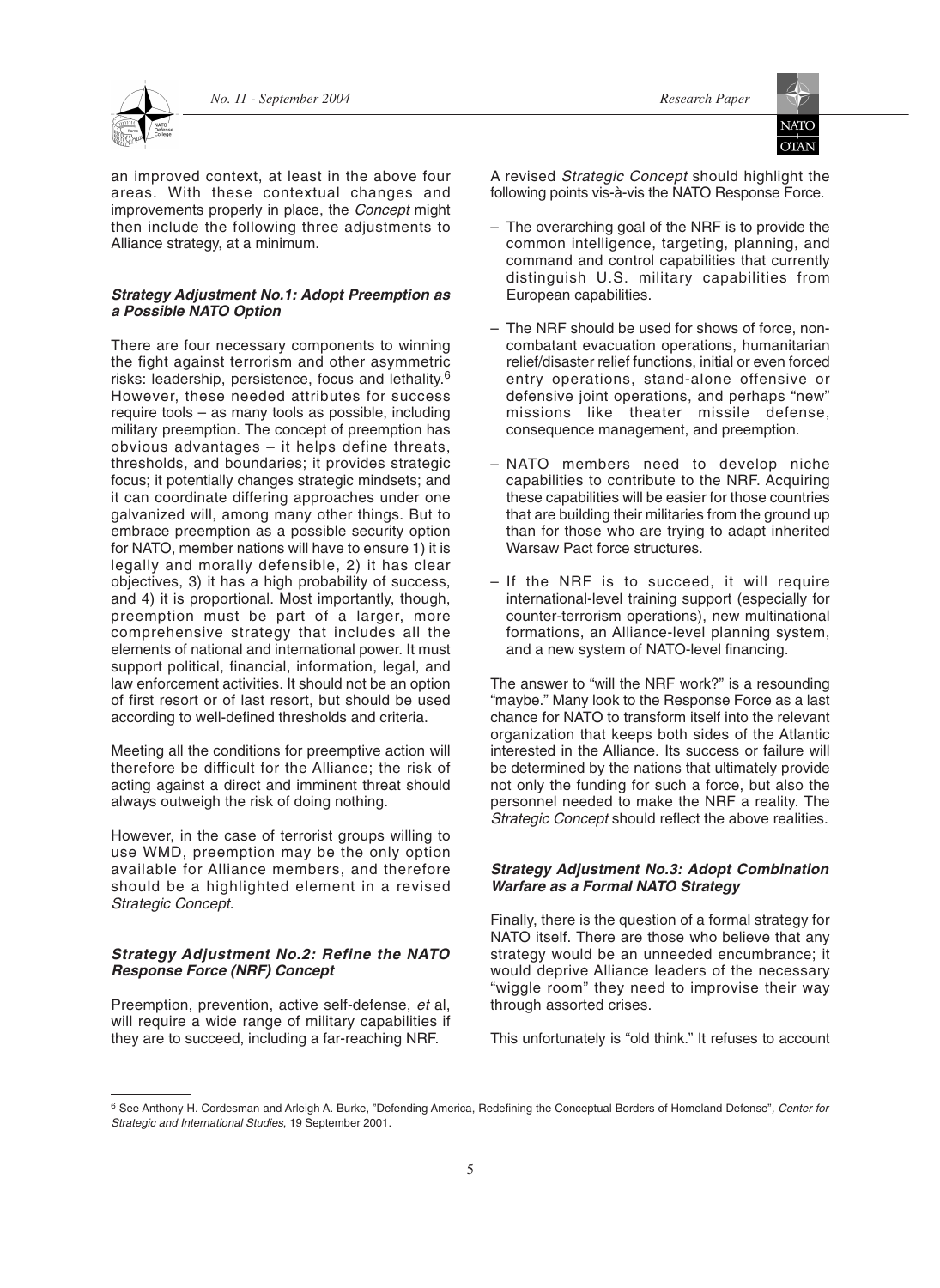**NATC OTAN** 



for an inconvenient fact – the NATO Alliance will increasingly confront faceless, modular, unpredictable and asymmetric foes. They are borderless and transnational. They prefer to employ hybrid, multi-dimensional means, including Industrial Age or late-Cold War military equipment, ballistic and cruise missiles, weapons of mass destruction (and disruption), limited stocks of precision weapons, growing anti-access capabilities, and an expanding capability to conduct global-level cyber warfare.

To combat these troublesome new realities, NATO needs to embed a relevant and overarching security strategy within its *Strategic Concept* – Combination Warfare.<sup>7</sup>

Combination Warfare assumes conflicts have become increasingly "civilianized." As a result, they can potentially feature – on an interchangeable and "horizontal" level – at least 29 different types (or tools) of "war," as illustrated below.

The above tools or types of conflict may or may not be already familiar to us, but what is certainly new is the potential ability of NATO commanders, while working in concert with EU and national-level agencies or organizations, to mix and match them in unprecedented ways. In short, Combination Warfare may provide NATO with a viable overarching strategy for the future. As a strategy, it can operate in

virtually all significant spheres of human activity, and as just illustrated, it can rely on *above-military, military*, and *non-military* means to prevent, localize, or neutralize asymmetric threats. (By *above-military* forms of war we mean conducting "combat" in broad and militarily unfamiliar domains of human activity. By *non-military* forms of war we mean more narrowly defined domains where we have conducted "military" operations before, even if in abbreviated ways.)

As the above paragraph hints at, the key to Combination Warfare is bundling – i.e., to defeat or de-fang shadowy foes, those who practice Combination Warfare should mix and match various types of war in modular fashion. These 29 types of war are basically Lego pieces that commanders can use to construct any type of operation that they see fit. (In this sense then, Combination Warfare truly is "Lego Warfare.")

Additionally, the level of emphasis given to each piece could (and should) change over time. A particular combination of pieces may be vital in an anti-terror campaign for X amount of time, but their importance may wane given new intelligence or developments.

Therefore, as circumstances change, so should the pieces of the "jigsaw puzzle" or "mosaic" that make

# **Combination Warfare: "10,000 Methods Combined as One"**

# **Above-Military Forms of War**

Cultural warfare Ideological warfare Psychological warfare Resources warfare Social Networks warfare Technological warfare Fictitious/fabrication warfare Agricultural warfare Black market warfare Global-level drug warfare

# **Military Forms of War**

Nuclear warfare Conventional warfare Bio/chemical warfare Ecological warfare Space warfare Electronic/information/ ISR warfare Guerrilla warfare Terrorist warfare Air exclusion zones

#### **Non-Military Forms of War**

Diplomatic warfare Economic/economic aid or Policy warfare Financial warfare Trade warfare Legal/moral warfare Sanctions warfare Religious/holy warfare Media/propaganda/Internet warfare Intelligence warfare Forced population shifts/ migrations

<sup>7</sup> Peter Faber, *et al*, "Combination Warfare: A New NATO Strategy for the Asymmetric Risks and Challenges of the 21st Century", *Essays by Senior Courses 100 and 101*, eds. Dieter Ose and Peter Faber, NATO Defense College Essay Series No. 4, Rome, 2003, pp. 13-47. See http://www.ndc.nato.int/download/publications/essays\_100\_101.pdf.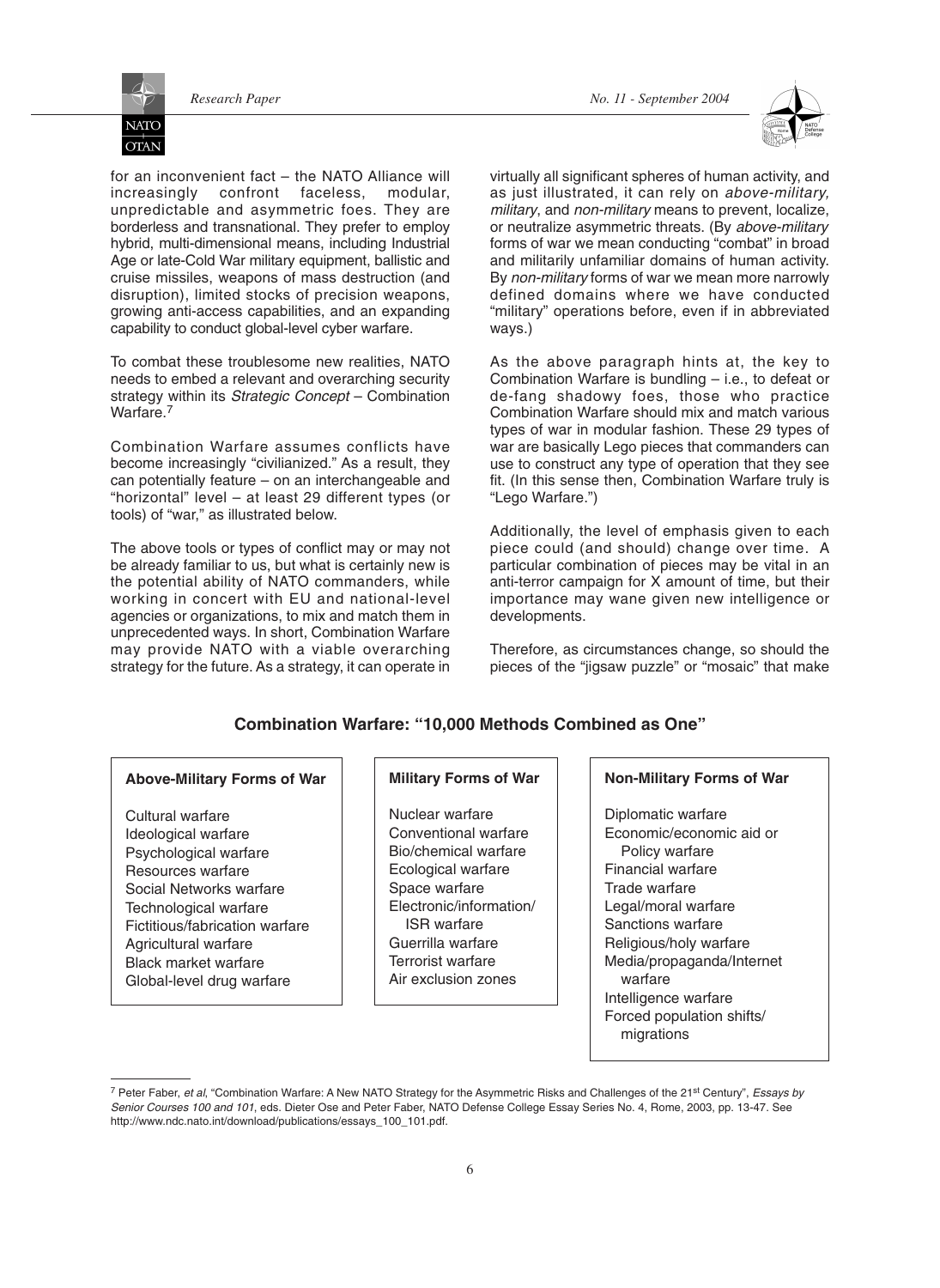**OTAN** 



up Combination Warfare, and so should the relative weight of the pieces themselves.

Now all concepts are attractive on paper. It's their actual implementation that makes or breaks them, and Combination Warfare is no exception. If NATO ultimately decides to adopt a flexible strategy that truly reflects the unprecedented interpenetration of civil and military activities in modern conflicts, then it should implement the following reforms, as argued in *Combination Warfare: A New NATO Strategy for the Asymmetric Risks and Challenges of the 21st Century*.

- Designate an Assistant Secretary General for Combination Warfare. He or she should be directly answerable to the Secretary General for the codification and adaptation of this concept into NATO strategic planning.
- Adjust the focus and mandate of the current Political-Military Integration Group and task it to develop a NATO Combination Warfare strategy that is populated with specific principles and details.
- Integrate at least portion of the International Staff and the Military Committee Staff together so they can seamlessly and holistically guide and support the work being done by the Pol-Mil Integration Group.
- Modify and update current NATO documents to reflect the seminal importance of Combination Warfare in shaping and directing the development of a comprehensive set of capabilities for future NATO use.
- Create a Combination Warfare Global Strike Task Force manned both by military and civilian personnel. The civilian contributors to this task force would come from foreign and financial ministries, externally and internally-focused law enforcement organizations, academic institutions and other fields, agencies, and organizations.
- Establish Combination Warfare Operations Centers (CWOCs) for specific regions of NATO. Alliance planners could pattern them after current Combined Air Operations Centers, but obviously with a wider population of civilian and military analysts who would conduct significantly broader operations, both *vertically* and *horizontally*, than NATO has ever done before.
- Organize, fund, and man a Combination Warfare Development Center (CWDC) that would build generic, pre-existing targeting kits, simulation tools, software programs, etc., needed to conduct a Combination Warfare campaign. Members of this center could also provide initial training for those who join the cadre of Combination Warriors assigned to the new Task Force(s) and Operation Centers.

By not adopting Combination Warfare into the Alliance's *Strategic Concept*, NATO members may or may not restrict their ability to conduct successful offensive and defensive operations in the future. But there is one thing they can count on  $-$  asymmetric adversaries are themselves preparing for this form of warfare at this time.

# *Conclusion*

The overall argument behind this *Research Paper* is quite simple – in an era of burgeoning asymmetric threats, NATO's *Strategic Concept* should be updated – i.e., it should become a strategy-centered document that provides practical and prioritized guidance for Alliance members.

If the *Concept* is to accomplish this overall goal, however, it should further reflect four contextual changes in how NATO approaches collective defense, and include three adjustments to actual Alliance strategy.

In accomplishing these steps, the *Concept* should help check recent tendencies towards organizational entropy within the Alliance.